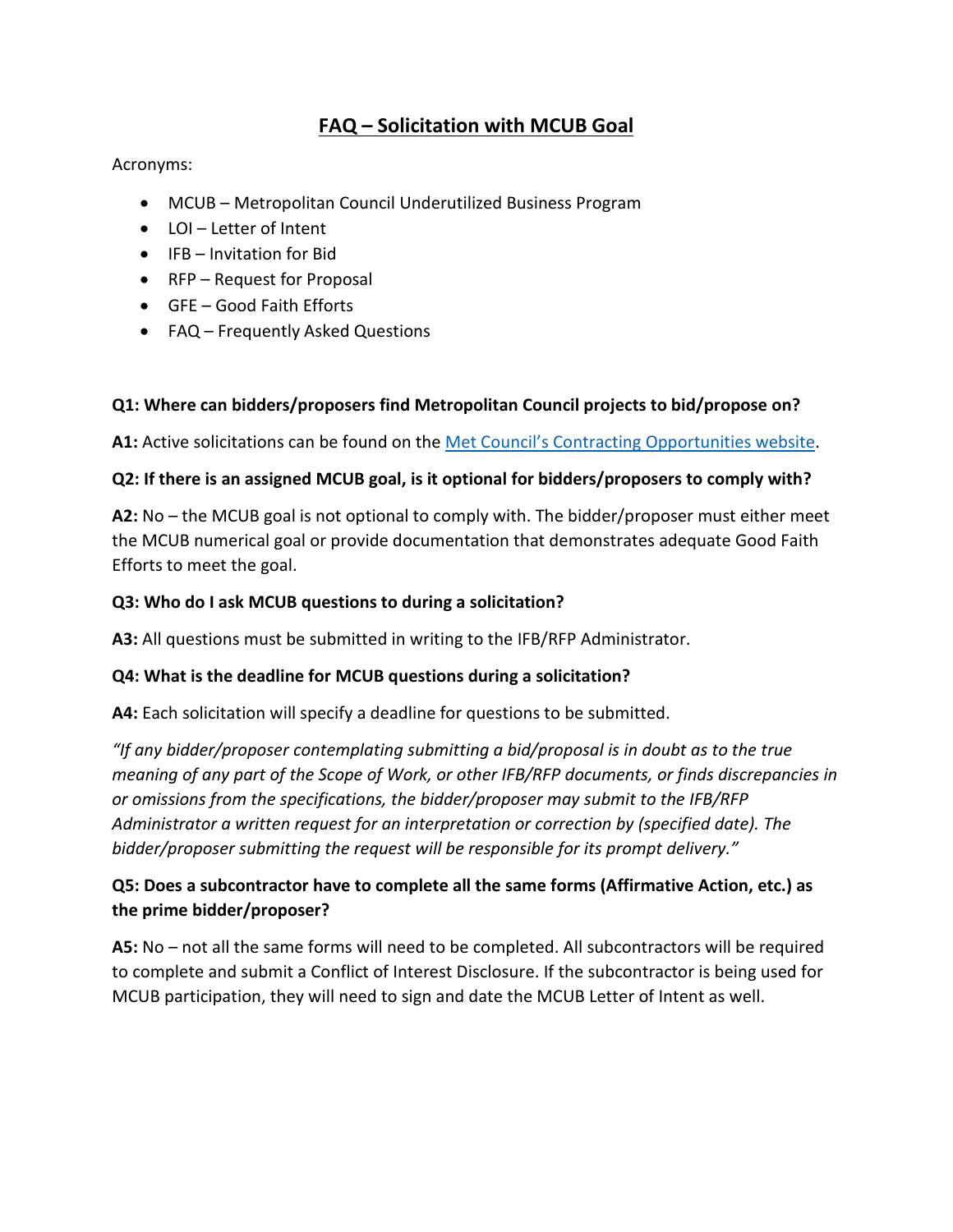#### **Q6: How does a bidder/proposer properly complete the MCUB Commitment Form?**

**A6:** For each of the MCUB firms intended to be used for credit, the bidder/proposer must fill in the following fields:

- Bidder/Proposer Name
- Project Name
- MCUB Goal
- MCUB Name
- Description of Work
- Participating As
- MCUB Bid Amount
- MCUB Credit Amount
- MCUB %

The bidder/proposer must also calculate the Total Value, Total %, print their Name/Title/Phone and then sign and date the document. *See example on the next page*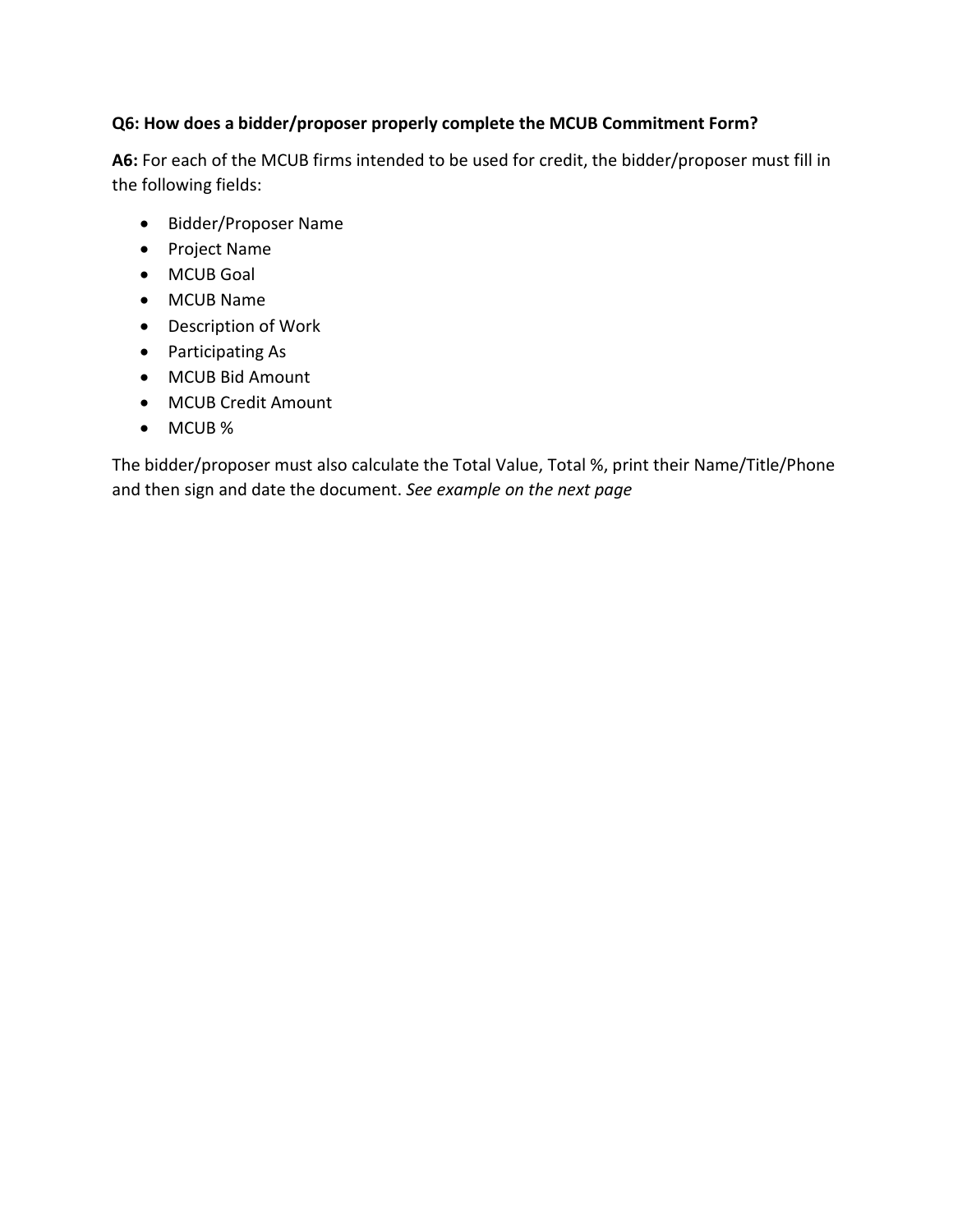# **METROPOLITAN COUNCIL UNDERUTILIZED BUSINESS (MCUB) COMMITMENT FORM**

*(Must be completed, signed, and submitted with each bid)*

| <b>Bidder Name</b>                                                                                                                                 | <u>hewse o'c completely signedy and swommed ware cached an</u><br><b>Project Name</b> |                                                                                            |                                  |                                              | <b>MCUB</b><br>Goal |
|----------------------------------------------------------------------------------------------------------------------------------------------------|---------------------------------------------------------------------------------------|--------------------------------------------------------------------------------------------|----------------------------------|----------------------------------------------|---------------------|
| <b>Ryder Marshall Construction</b>                                                                                                                 | <b>Doghouse Expansion Project</b>                                                     |                                                                                            |                                  |                                              | 15%                 |
| <b>MCUB</b> Name<br>(Legal business name used for certification)                                                                                   | <b>Description of Work</b>                                                            | <b>Participating As?</b><br>Prime, Subcontractor,<br>Trucker, Supplier or<br><b>Broker</b> | <b>MCUB Bid</b><br><b>Amount</b> | <b>MCUB Credit</b><br>amount<br>dollar value | MCUB %              |
| <b>Fido's Concrete Company</b>                                                                                                                     | <b>Concrete</b>                                                                       | <b>Subcontractor</b>                                                                       | \$20,000                         | \$20,000                                     | 10%                 |
| <b>Baxter's Electrical Supply</b>                                                                                                                  | <b>Electrical Supplier</b>                                                            | <b>Supplier</b>                                                                            | \$20,000                         | \$12,000                                     | 6%                  |
|                                                                                                                                                    |                                                                                       |                                                                                            |                                  |                                              |                     |
|                                                                                                                                                    |                                                                                       |                                                                                            |                                  |                                              |                     |
|                                                                                                                                                    |                                                                                       |                                                                                            |                                  |                                              |                     |
|                                                                                                                                                    |                                                                                       |                                                                                            |                                  |                                              |                     |
|                                                                                                                                                    |                                                                                       |                                                                                            |                                  |                                              |                     |
| For purposes of award, bidder must demonstrate good faith efforts to meet the goal on the total bid or the base bid                                |                                                                                       |                                                                                            |                                  |                                              | Total %             |
| if the bid consists of base bid and allowances and or additives.<br>Use copies of this form if additional space is needed to list committed MCUBs. |                                                                                       |                                                                                            | \$32,000                         | 16%                                          |                     |

**I have read the MCUB requirements in Document Metropolitan Council Underutilized Business (MCUB) Contract Requirements. I further certify that the Bidder has made appropriate efforts to comply with the MCUB requirements for this contract by making good faith efforts to meet the assigned MCUB goal as specified in Metropolitan Council Underutilized Business (MCUB) Contract Requirements. I am authorized on behalf of the Bidder to submit this certification to the Council. This certification is a material representation of fact on which the Council may rely in awarding the contract.**

|                                  | Bidder Name / Title / Phone: Ryder Marshall | <b>Jwner</b> |       | 999-999-9999 |
|----------------------------------|---------------------------------------------|--------------|-------|--------------|
| Bidder Signature: Ryder Marshall |                                             |              | Date: | 9/9/2021     |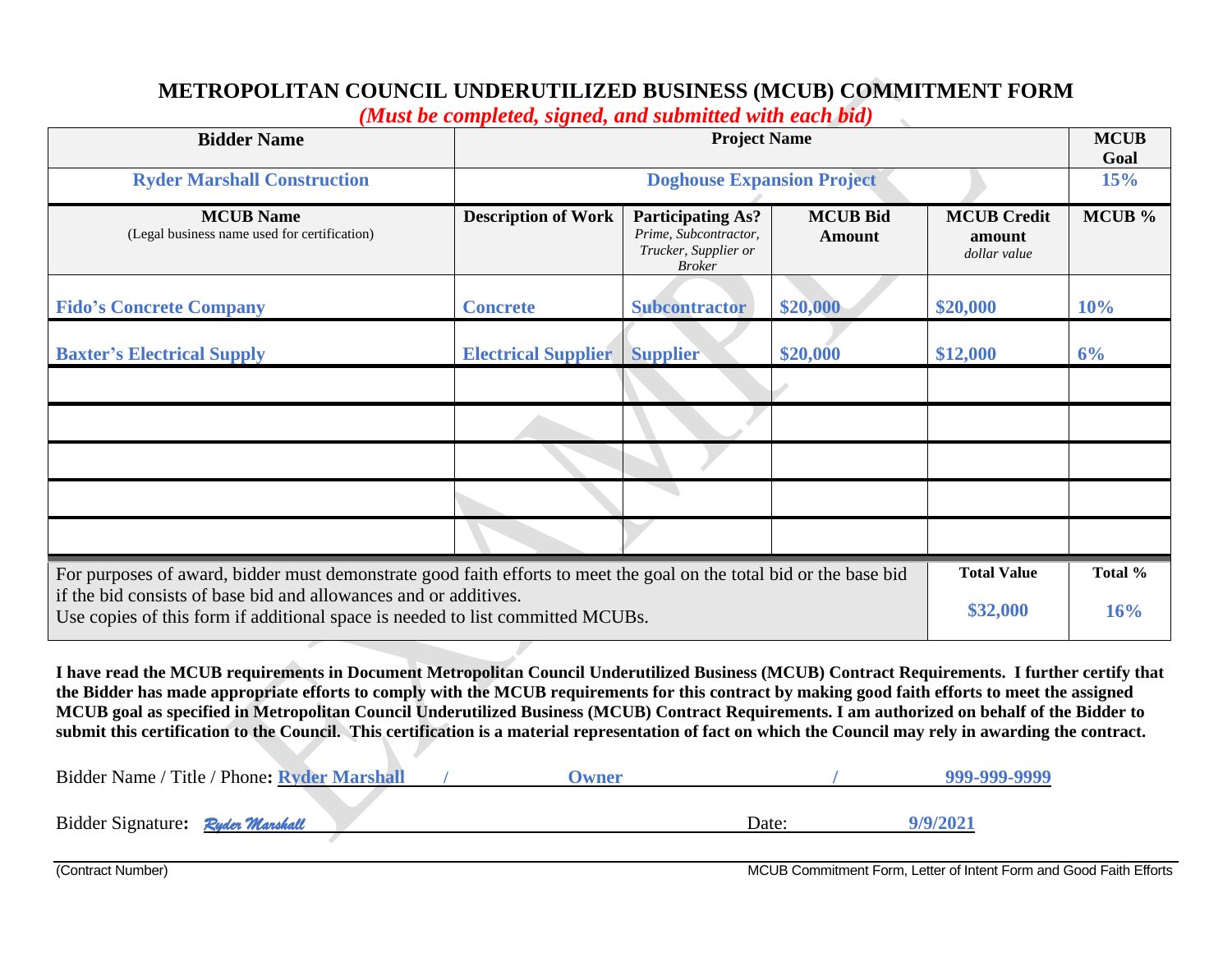#### **Q7: How does a bidder/proposer properly complete the MCUB Letter of Intent?**

**A7:** A Letter of Intent must be completed for each MCUB firm intended to be used for credit. The value and scope on the LOI must match the information provided on the Commitment Form. The bidder/proposer must fill in the following fields:

- Bidder/Proposer
- Contract Number
- Project Name
- MCUB Firm Information: MCUB Name, Phone, Address, City, State, Zip
- Participating As
- Scope Description
- MCUB Bid Amount
- Dollar Amount for MCUB Credit
- Bidder/Proposer Name, Title, Signature and Date
- MCUB firm must have a representative print their Name and Title then Sign and Date the LOI

The LOI must contain signatures from *both* the bidder/proposer *and* the MCUB firm in order to be counted for credit. *See examples on the next 2 pages*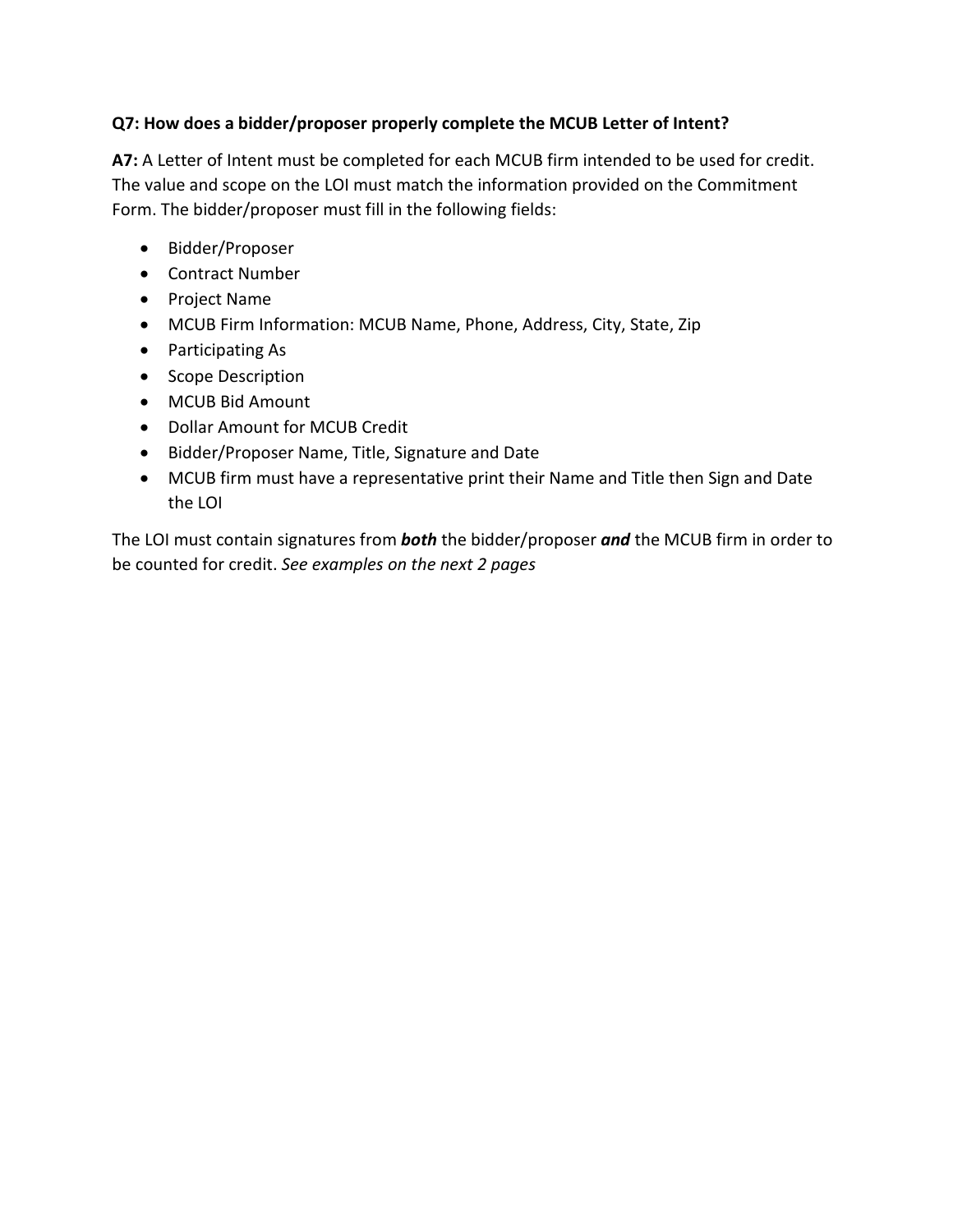# **METROPOLITAN COUNCIL UNDERUTILIZED BUSINESS (MCUB) LETTER OF INTENT**

**(Must be completed and signed by each MCUB listed on 00483 Commitment Form, and submitted with each bid)**

| <b>Bidder:</b>                                                                                                     | <b>Contract Number:</b>                            |                        | <b>Project Name:</b>                 |
|--------------------------------------------------------------------------------------------------------------------|----------------------------------------------------|------------------------|--------------------------------------|
| <b>Ryder Marshall Construction</b>                                                                                 | <b>21P000</b><br><b>Doghouse Expansion Project</b> |                        |                                      |
| <b>MCUB Name:</b> Fido's Concrete Company                                                                          |                                                    |                        | <b>Phone:</b> 000-000-0000           |
| <b>Address:</b> 1212 Puppy Ave                                                                                     |                                                    | City: St. Paul         | <b>State: <u>MN</u></b> Zip: 55101   |
| <b>Participating As:</b> Prime Contractor <u>X</u> Subcontractor Supplier (60% credit) Manufacturer Trucker Broker |                                                    |                        |                                      |
| <b>Description</b>                                                                                                 |                                                    | <b>MCUB Bid Amount</b> | <b>Dollar Amount for MCUB Credit</b> |
| <b>Install Concrete Slab</b>                                                                                       | \$20,000                                           |                        | \$20,000                             |

- 1. This is a letter of intent between the bidder on this project and a MCUB firm to perform subcontract work on this project.
- 2. By signing below, the bidder is committing to utilize the above-named MCUB to perform the work described above.
- 3. By signing below, the above-named MCUB is committing to perform the work described above.

Affirmation: I hereby affirm that the information above is true and correct.

| Bidder Representative Name: Ryder Marshall      | Title: <b>Owner</b> |
|-------------------------------------------------|---------------------|
| Bidder Representative Signature: Ryder Marshall | Date: 9/8/2021      |
| MCUB Representative Name: Fido Barks            | Title: Owner        |
| MCUB Representative Signature: 7ido Banks       | Date: 9/8/2021      |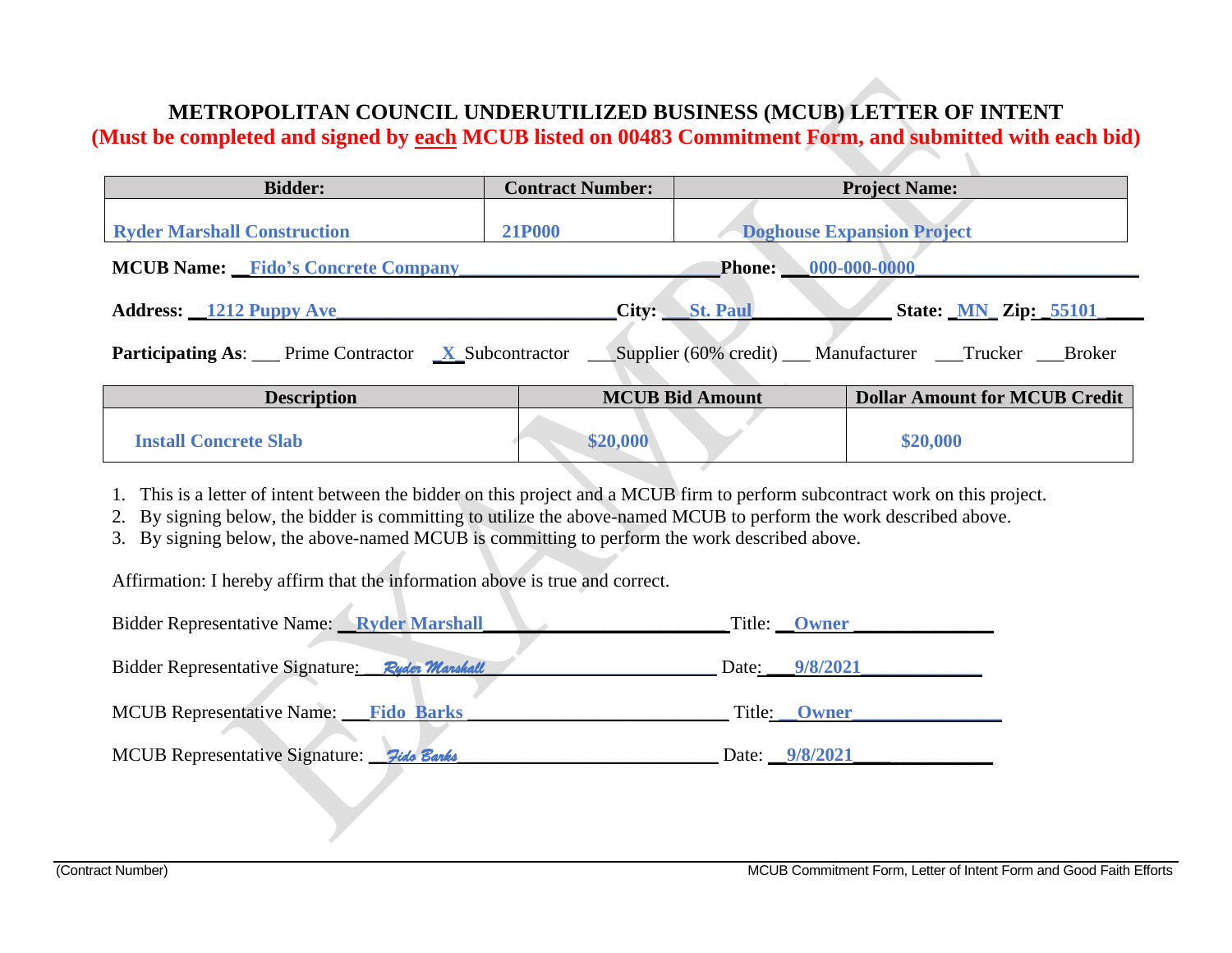# **METROPOLITAN COUNCIL UNDERUTILIZED BUSINESS (MCUB) LETTER OF INTENT**

**(Must be completed and signed by each MCUB listed on 00483 Commitment Form, and submitted with each bid)**

| <b>Bidder:</b>                                                             | <b>Contract Number:</b> |                                   | <b>Project Name:</b>                 |  |
|----------------------------------------------------------------------------|-------------------------|-----------------------------------|--------------------------------------|--|
| <b>Ryder Marshall Construction</b>                                         | <b>21P000</b>           | <b>Doghouse Expansion Project</b> |                                      |  |
| <b>Phone:</b> 111-111-1111<br><b>MCUB Name:</b> Baxter's Electrical Supply |                         |                                   |                                      |  |
| <b>Address: 1501 Paw Street</b>                                            |                         | City: Minneapolis                 | State: MN Zip: 55407                 |  |
|                                                                            |                         |                                   |                                      |  |
| <b>Description</b>                                                         |                         | <b>MCUB Bid Amount</b>            | <b>Dollar Amount for MCUB Credit</b> |  |
| <b>Supply Conduit and Light Fixtures</b>                                   | \$20,000                |                                   | $$20,000 \times .60 = $12,000$       |  |

4. This is a letter of intent between the bidder on this project and a MCUB firm to perform subcontract work on this project.

5. By signing below, the bidder is committing to utilize the above-named MCUB to perform the work described above.

6. By signing below, the above-named MCUB is committing to perform the work described above.

Affirmation: I hereby affirm that the information above is true and correct.

| Bidder Representative Name: Ryder Marshall      | Title: <b>Owner</b>   |
|-------------------------------------------------|-----------------------|
| Bidder Representative Signature: Ryder Marshall | Date: $9/6/2021$      |
| MCUB Representative Name: Baxter Ruff           | Title: <b>Owner</b>   |
| MCUB Representative Signature:<br>Baxter Ruff   | Date: <u>9/6/2021</u> |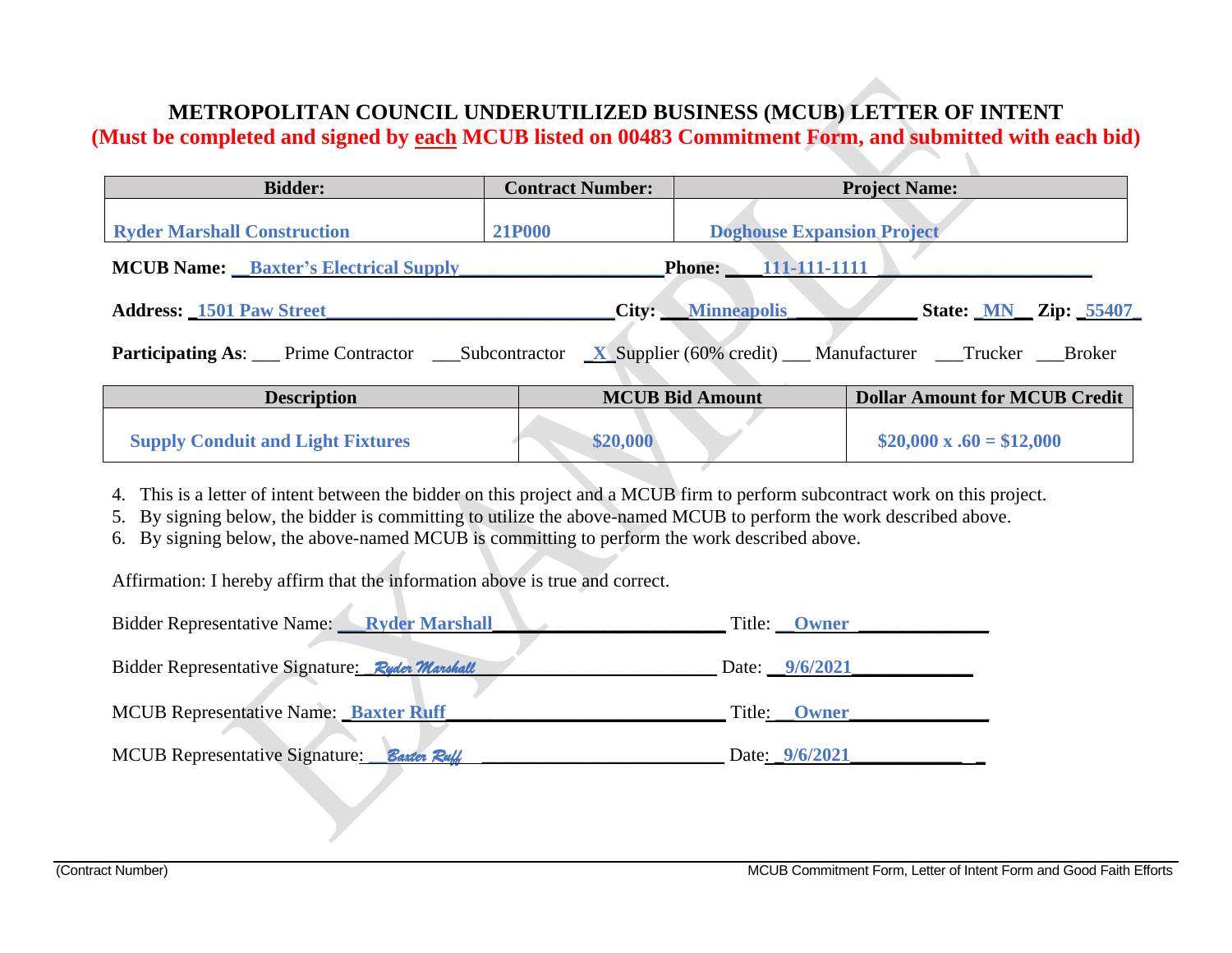#### **Q8: How does a bidder/proposer count MCUB participation?**

**A8:** MCUB participation is as follows:

- Contractor: 100% credit
- Manufacturer: 100% credit
- Supplier: 60% credit
- Broker: 5% credit (commission and transport fees)
- Trucking: 100% credit for MCUB owned trucks, 100% credit for non-MCUB trucks hired by the MCUB firm-not to exceed the total number of MCUB trucks, 60% if the trucking firm is being used as a supplier

Please see the [Counting Credit Guide](https://metrocouncil.org/About-Us/What-We-Do/DoingBusiness/Small-Business-Programs/Resources/Documents/DBE-Credit-Counting.aspx) and the [Counting Trucking Credit Guide](https://metrocouncil.org/About-Us/What-We-Do/DoingBusiness/Small-Business-Programs/Resources/Documents/DBE-Trucking-Credit-Reference-Guide.aspx) for more detailed information.

# **Q9: If an MCUB firm is subcontracting out some of their work to a non-MCUB firm, does the bidder/proposer still count all of the work as MCUB participation?**

**A9:** No – the amount subcontracted to the non-MCUB firm must be subtracted from the MCUB contract amount.

#### **Q10: How does a bidder/proposer calculate the MCUB commitment percentage?**

**A10:** The MCUB commitment percentage should be the MCUB Credit Amount divided by the Base Bid/Proposal Amount (or Total Bid/Proposal if there is not a difference between the Base and Total Bid/Proposal).

# **Q11: If a bid/proposal is for hourly rates – what amount does the bidder/proposer use as a total to calculate the MCUB commitments against?**

**A11:** The dollar value to be used to calculate the MCUB commitments against will be provided during the solicitation period. If you are unable to find the appropriate amount in the solicitation documents, please submit the question in writing to the IFB/RFP Administrator during the question-and-answer period of the solicitation.

# **Q12: How does a bidder/proposer commit to a dollar amount with an MCUB firm on an asneeded contract when there is no guaranteed work?**

**A12:** Bidders/Proposers will be provided a dollar figure to be used to calculate the MCUB commitments for award purposes. After award, the bidder/proposer has a continuing obligation to make good faith efforts to meet the goal and, will be responsible for applying the MCUB participation goal to the total contract amount, including any additives, contract modifications and change orders.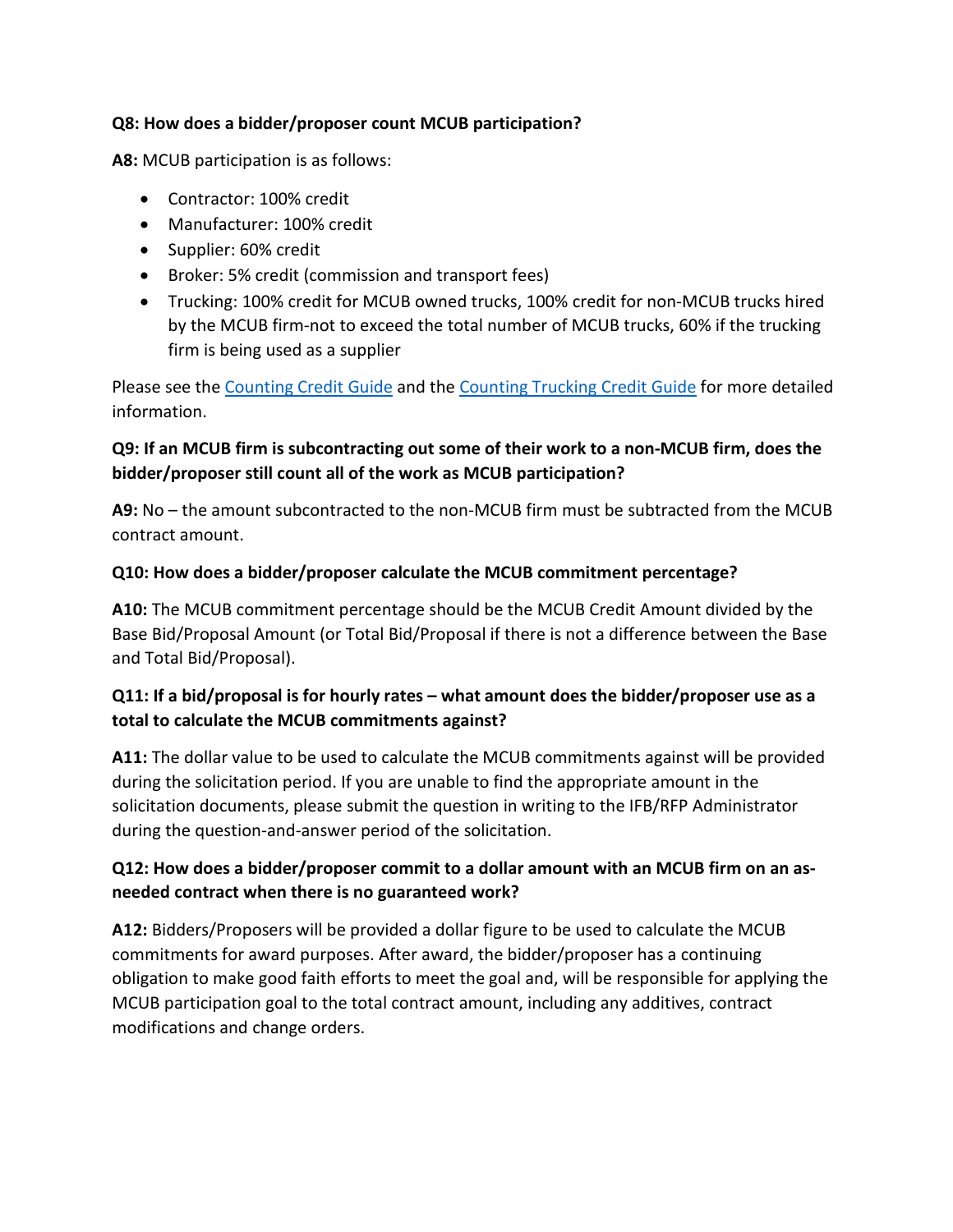# **Q13: As a prime bidder/proposer, our firm does not have any MCUB commitments – are MCUB forms still required to be submitted?**

**A13:** Yes – the MCUB Commitment Form must be signed and GFE must be submitted in order for the bidder/proposer to be found responsive.

#### **Q14: Can an MCUB firm bid as a prime contractor?**

**A14:** Yes – any work self-performed or subcontracted to another MCUB firm will count towards MCUB participation on the project. All work subcontracted to a non-MCUB firm will not count as MCUB participation.

#### **Q15: If an MCUB firm is bidding as a prime, do they still need to fill out the MCUB forms?**

**A15:** Yes – The MCUB Commitment Form and Letter(s) of Intent must be completed and signed in order for the bidder/proposer to be found responsive.

# **Q16: Why don't bidders/proposers get 24 hours after the solicitation deadline to submit Letter(s) of Intent or Good Faith Efforts?**

**A16:** All MCUB documents are due at time of bid/proposal in order to ensure an equitable solicitation process.

# **Q17: What if a bidder/proposer cannot get the MCUB firm to sign the Letter of Intent by the solicitation deadline?**

**A17:** The LOI must be signed by *both* the bidder/proposer *and* the MCUB firm in order for the bidder/proposer to receive credit for that MCUB firm. If the LOI is submitted without the MCUB signature (or not submitted at all), the bidder/proposer will not receive that MCUB credit.

# **Q18: Does a bidder/proposer get any preference for award if their bid/proposal exceeds the MCUB goal instead of just meeting it?**

**A18:** No – bidders/proposers do not get preference for meeting or exceeding the goal. For purposes of award, the bidder/proposer must either meet or exceed the numerical MCUB goal *or* provide documentation that demonstrates adequate good faith efforts to meet the MCUB goal.

# **Q19: If a bidder/proposer has women and minorities working in the company, is that an adequate substitute for the MCUB goal?**

**A19:** No – The Affirmative Action program is not interchangeable with the MCUB program.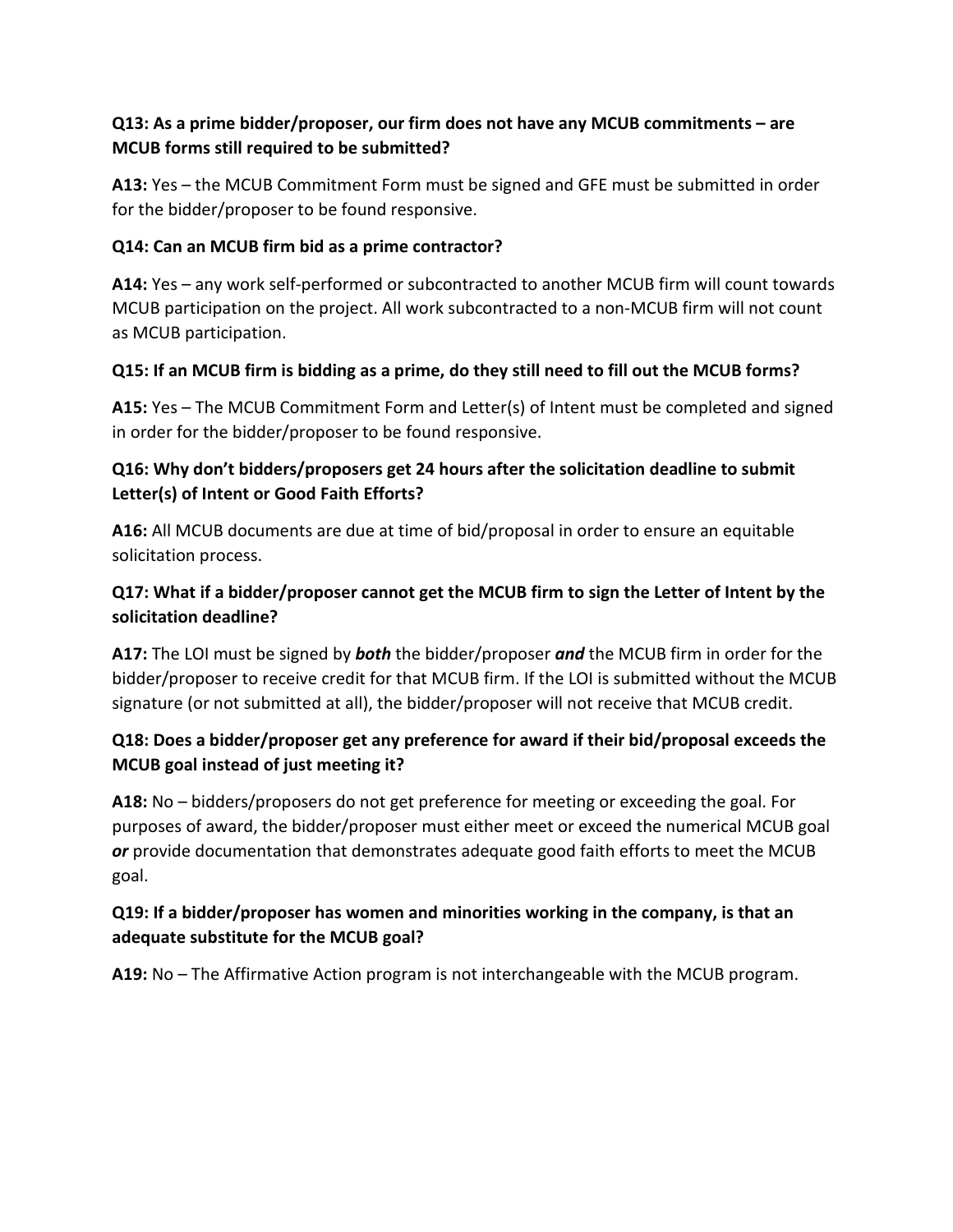### **Q20: If a bidder/proposer works with a company that is owned by a woman/minority, does that count towards the MCUB goal?**

**A20:** In order for a bidder/proposer to receive MCUB credit for projects that are federally funded and a numerical MCUB goal has been established, the chosen firm must be certified and in the [MCUB Directory](https://mcub.metc.state.mn.us/) at time of bid/proposal.

#### **Q21: How does a business become MCUB certified?**

**A21:** Visit [The Metropolitan Council's Small Business Programs MCUB](https://metrocouncil.org/About-Us/What-We-Do/DoingBusiness/Small-Business-Programs/mcub.aspx) webpage for more information about the MCUB program and certification guidelines.

# **Q22: Can a bidder/proposer receive MCUB credit for a commitment to a company that is currently applying to become certified?**

**A22:** No – the MCUB firm will only count for credit if certified at time of bid/proposal.

#### **Q23: How does a bidder/proposer know if a company is an MCUB firm?**

**A23:** All certified MCUB firm will be found in the [MCUB Directory.](https://mcub.metc.state.mn.us/)

#### **Q24: What if a bidder/proposer cannot find any MCUB firms?**

**A24:** It is the responsibility of the bidder/proposer to complete and document searches for MCUB firms for subcontracting opportunities.

- If the bidder/proposer is having troubles searching in the MCUB Directory, please contact the IFB/RFP Administrator and they can refer questions to the Small Business Specialist to provide additional assistance as needed.
- If the bidder/proposer is unable to find MCUB firms able to complete the applicable work scope, the bidder/proposer should document all efforts and communications to submit as part of their GFE submission.

# **Q25: Does a bidder/proposer have to submit Good Faith Efforts if their bid/proposal meets or exceeds the MCUB numerical goal?**

**A25:** No – bidders proposers are not required to submit GFE if the bid/proposal meets or exceeds the MCUB numerical goal. However, it is strongly recommended and encouraged that bidders/proposers submit GFE in case there are errors discovered after bid/proposal submission.